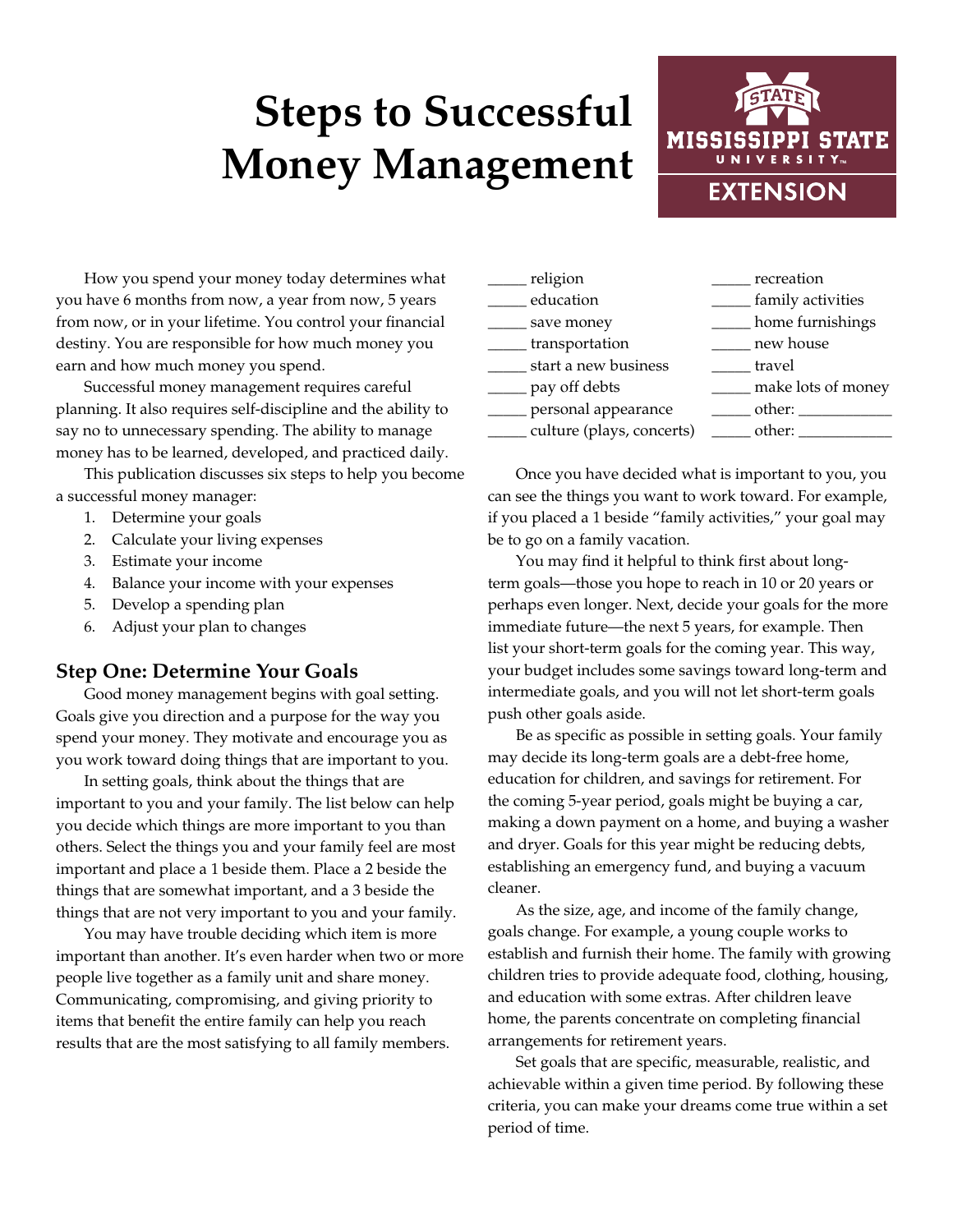When you have decided your goals, write them down on **Worksheet 1**. You will want to refer to them as you develop your spending plan.

| <b>Worksheet 1. Family Goals</b> |      |                   |                  |           |  |  |  |
|----------------------------------|------|-------------------|------------------|-----------|--|--|--|
| Goal                             | When | <b>Total cost</b> | Amount per month | Completed |  |  |  |
| Short term (within the year)     |      |                   |                  |           |  |  |  |
|                                  |      |                   |                  |           |  |  |  |
|                                  |      |                   |                  |           |  |  |  |
|                                  |      |                   |                  |           |  |  |  |
|                                  |      |                   |                  |           |  |  |  |
|                                  |      |                   |                  |           |  |  |  |
|                                  |      |                   |                  |           |  |  |  |
|                                  |      |                   |                  |           |  |  |  |
|                                  |      |                   |                  |           |  |  |  |
|                                  |      |                   |                  |           |  |  |  |
| Intermediate (1-5 years)         |      |                   |                  |           |  |  |  |
|                                  |      |                   |                  |           |  |  |  |
|                                  |      |                   |                  |           |  |  |  |
|                                  |      |                   |                  |           |  |  |  |
|                                  |      |                   |                  |           |  |  |  |
|                                  |      |                   |                  |           |  |  |  |
|                                  |      |                   |                  |           |  |  |  |
|                                  |      |                   |                  |           |  |  |  |
|                                  |      |                   |                  |           |  |  |  |
|                                  |      |                   |                  |           |  |  |  |
| Long term (over 5 years)         |      |                   |                  |           |  |  |  |
|                                  |      |                   |                  |           |  |  |  |
|                                  |      |                   |                  |           |  |  |  |
|                                  |      |                   |                  |           |  |  |  |
|                                  |      |                   |                  |           |  |  |  |
|                                  |      |                   |                  |           |  |  |  |
|                                  |      |                   |                  |           |  |  |  |
|                                  |      |                   |                  |           |  |  |  |
|                                  |      |                   |                  |           |  |  |  |
|                                  |      |                   |                  |           |  |  |  |
|                                  |      |                   |                  |           |  |  |  |

### **Step Two: Calculate Your Living Expenses**

Once you have listed your goals, calculate your expenses. Begin by listing fixed, flexible, and periodic expenses.

Fixed expenses are the budget items that you pay a certain amount of money for every month for a specified period of time. Some examples of fixed expenses are rent or mortgage, car loans, and credit card payments.

Flexible expenses vary from month to month and can be controlled and managed to some extent. They are generally more difficult to forecast than fixed expenses. Examples of flexible expenses include food, clothing, gas, telephone, and personal care.

Periodic expenses—such as insurance, car license tags, and Christmas gifts—occur perhaps one or more times a year, but not monthly. The key to managing periodic expenses is to "divide and conquer." Divide the yearly total by 12 and set aside that amount each month. When the expense occurs, the money is there.

Using **Worksheets 2A and 2B**, list your family's current expenses. Canceled checks, receipts, bills, and bank books can serve as reminders for helping you estimate realistic amounts for each applicable category. Be sure to include all expenses as accurately as possible. Remember, small expenses add up and can be important in developing a workable spending plan.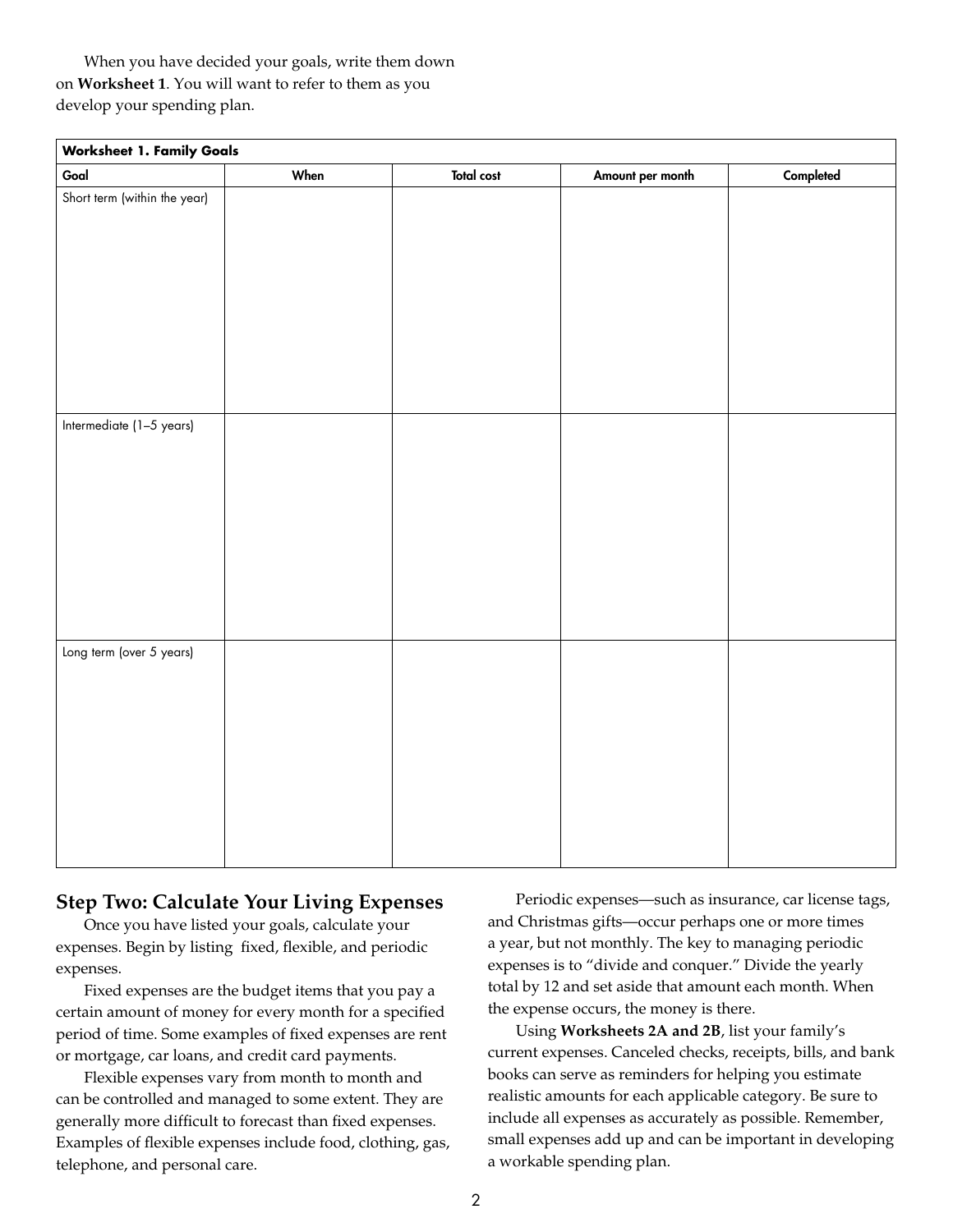| <b>Worksheet 2A. Expenses</b>        |                       |             |                |      |  |  |
|--------------------------------------|-----------------------|-------------|----------------|------|--|--|
|                                      |                       |             | <b>Amounts</b> |      |  |  |
| Item                                 | <b>Current Actual</b> | <b>Week</b> | Month          | Year |  |  |
| Savings, investments                 |                       |             |                |      |  |  |
| Housing (rent or mortgage)           |                       |             |                |      |  |  |
| Home furnishings and equipment       |                       |             |                |      |  |  |
| Household maintenance and repairs    |                       |             |                |      |  |  |
| <b>Utilities</b>                     |                       |             |                |      |  |  |
| Electricity                          |                       |             |                |      |  |  |
| Gas or other fuel                    |                       |             |                |      |  |  |
| Water and sewage                     |                       |             |                |      |  |  |
| Telephone                            |                       |             |                |      |  |  |
| Garbage                              |                       |             |                |      |  |  |
| Cable TV                             |                       |             |                |      |  |  |
| Child care                           |                       |             |                |      |  |  |
| <b>Household help</b>                |                       |             |                |      |  |  |
| Transportation                       |                       |             |                |      |  |  |
| Automobile payments                  |                       |             |                |      |  |  |
| Gas                                  |                       |             |                |      |  |  |
| Maintenance                          |                       |             |                |      |  |  |
| Bus, Taxi                            |                       |             |                |      |  |  |
| Food and groceries                   |                       |             |                |      |  |  |
| Meals eaten out                      |                       |             |                |      |  |  |
| Alcohol and tobacco                  |                       |             |                |      |  |  |
| Clothing                             |                       |             |                |      |  |  |
| Personal care                        |                       |             |                |      |  |  |
| Laundry/dry cleaning                 |                       |             |                |      |  |  |
| Hair care                            |                       |             |                |      |  |  |
| Spa or health club                   |                       |             |                |      |  |  |
| Insurance                            |                       |             |                |      |  |  |
| Automobile                           |                       |             |                |      |  |  |
| Property                             |                       |             |                |      |  |  |
| Home                                 |                       |             |                |      |  |  |
| Medical                              |                       |             |                |      |  |  |
| Disability                           |                       |             |                |      |  |  |
| Other                                |                       |             |                |      |  |  |
| Medical                              |                       |             |                |      |  |  |
| Doctor                               |                       |             |                |      |  |  |
| Dentist                              |                       |             |                |      |  |  |
| Drugs                                |                       |             |                |      |  |  |
| Others                               |                       |             |                |      |  |  |
| Recreation, entertainment, vacation  |                       |             |                |      |  |  |
| <b>Business expenses and dues</b>    |                       |             |                |      |  |  |
| <b>Taxes</b>                         |                       |             |                |      |  |  |
| Gifts                                |                       |             |                |      |  |  |
| <b>Contributions</b>                 |                       |             |                |      |  |  |
| <b>Education or self-improvement</b> |                       |             |                |      |  |  |
| Monthly credit payments              |                       |             |                |      |  |  |
| Department stores                    |                       |             |                |      |  |  |
| Bank charge cards                    |                       |             |                |      |  |  |
| Oil companies                        |                       |             |                |      |  |  |
| Loans                                |                       |             |                |      |  |  |
| Other                                |                       |             |                |      |  |  |
| Miscellaneous                        |                       |             |                |      |  |  |
|                                      | Total                 |             |                |      |  |  |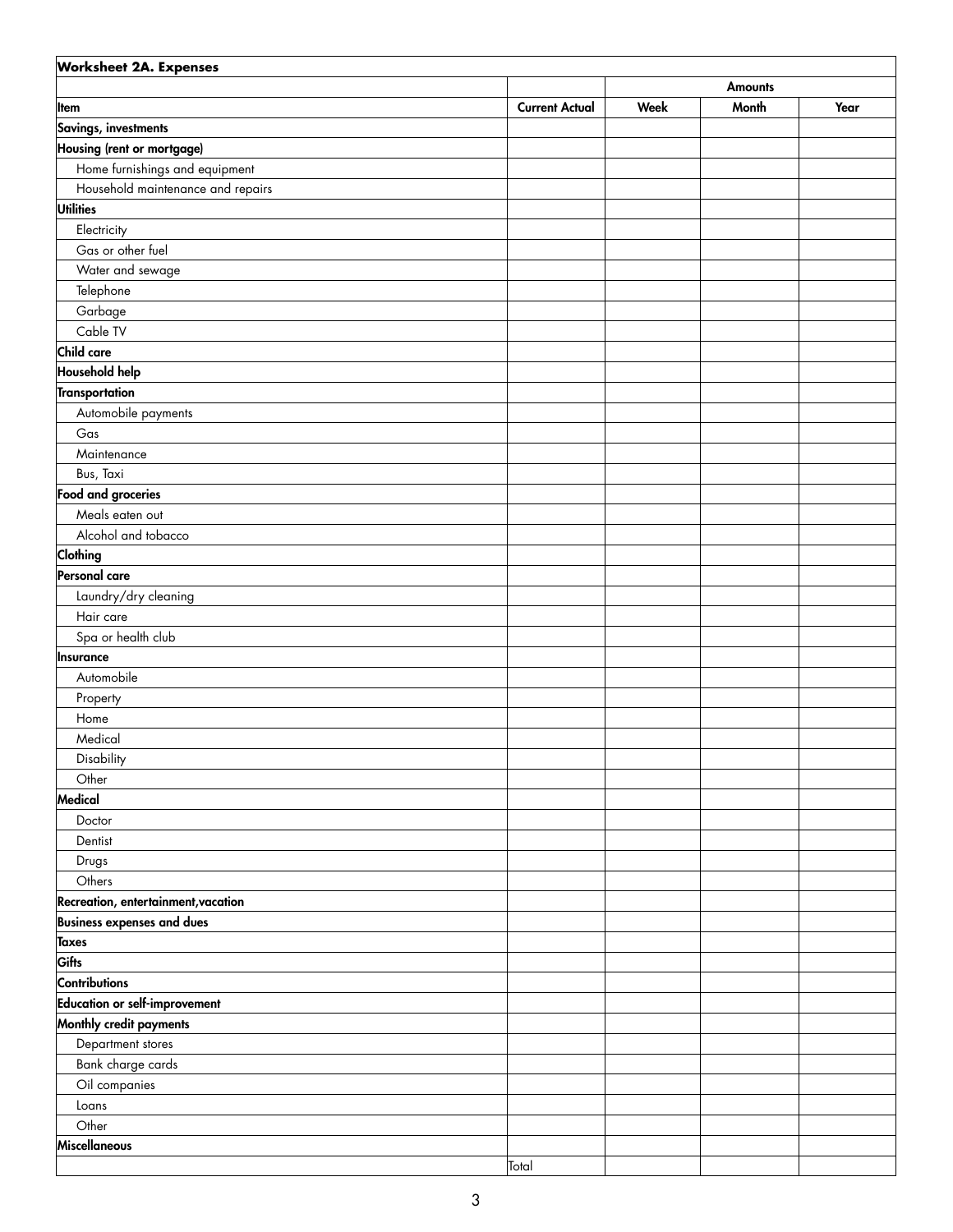| Worksheet 2B. Periodic Expenses Planner |                 |                        |                               |                                          |  |  |
|-----------------------------------------|-----------------|------------------------|-------------------------------|------------------------------------------|--|--|
| Item                                    | Month(s) needed | Amount spent last year | Amount budgeted this year     | Average monthly amount                   |  |  |
| Automobile                              |                 |                        |                               |                                          |  |  |
| License                                 |                 |                        |                               |                                          |  |  |
| Inspection                              |                 |                        |                               |                                          |  |  |
| Maintenance                             |                 |                        |                               |                                          |  |  |
| Insurance                               |                 |                        |                               |                                          |  |  |
| Automobile                              |                 |                        |                               |                                          |  |  |
| Other                                   |                 |                        |                               |                                          |  |  |
| Gifts                                   |                 |                        |                               |                                          |  |  |
| Christmas                               |                 |                        |                               |                                          |  |  |
| Birthdays                               |                 |                        |                               |                                          |  |  |
| Other                                   |                 |                        |                               |                                          |  |  |
| <b>Medical Checkups</b>                 |                 |                        |                               |                                          |  |  |
| Physical                                |                 |                        |                               |                                          |  |  |
| Dental                                  |                 |                        |                               |                                          |  |  |
| <b>Organizational Dues</b>              |                 |                        |                               |                                          |  |  |
| School                                  |                 |                        |                               |                                          |  |  |
| Tuition                                 |                 |                        |                               |                                          |  |  |
| Supplies                                |                 |                        |                               |                                          |  |  |
| Books                                   |                 |                        |                               |                                          |  |  |
| Subscriptions                           |                 |                        |                               |                                          |  |  |
| Magazines                               |                 |                        |                               |                                          |  |  |
| Record, book clubs                      |                 |                        |                               |                                          |  |  |
| <b>Taxes</b>                            |                 |                        |                               |                                          |  |  |
| Income                                  |                 |                        |                               |                                          |  |  |
| Real Estate                             |                 |                        |                               |                                          |  |  |
| <b>Vacations</b>                        |                 |                        |                               |                                          |  |  |
| <b>Totals</b>                           |                 | $$ -$                  | $$\overbrace{\hspace{2.5cm}}$ | $$$ $\overline{\phantom{a} \phantom{a}}$ |  |  |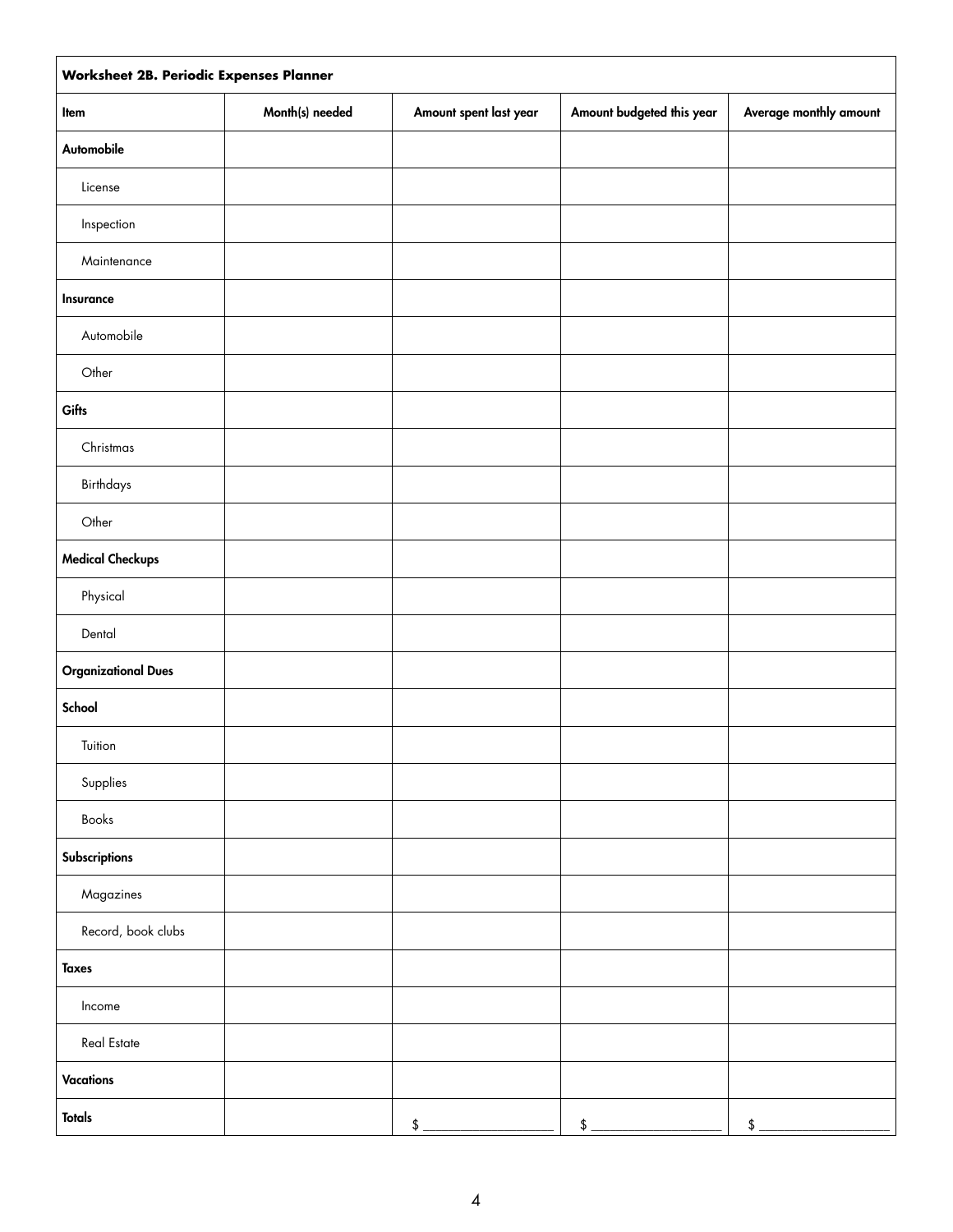# **Step Three: Estimate Your Income**

The third step to successful money management is to estimate your income. This should not be difficult, since the greatest part of income usually comes from salaries or wages. Here are other sources of income:

- Cash gifts and inheritances
- Child support and alimony
- Commissions, tips, and bonuses
- Farm income
- Interest and dividends
- Pensions and profit-sharing benefits
- Profits from sale of assets
- Public assistance
- Rental income
- Social Security
- Tax refunds

List your income on **Worksheet 3**. Write down all funds you expect to receive during the coming year. Start with fixed amounts that family members get regularly,

such as wages or pensions. Put down the variable income you anticipate—interest from savings accounts, dividends from stocks, gifts, and money from other sources.

When your earnings are irregular, base your estimate on your previous income and current prospects. If your income fluctuates sharply—as it may for seasonal workers, commissioned salespeople, farmers, and other selfemployed people—play it safe by making two estimates. Work out the smallest and largest figures you can reasonably expect. Plan first on the basis of the low-income figure, then consider how you will use additional amounts if they are available.

You usually figure income on a monthly basis. If you are paid on a weekly or biweekly basis, monthly income can be figured as  $4\frac{1}{3}$  times the weekly rates. It is better to estimate low and use the 4-week income as your baseline. This leaves the extra four weekly or two biweekly paychecks as a "bonus" you can set aside for savings, emergency expenses, or for a special occasion, such as Christmas expenses.

|                     | Per week |     | <b>Biweekly</b> |     | *Per month |     | Per year |     |
|---------------------|----------|-----|-----------------|-----|------------|-----|----------|-----|
|                     | gross    | net | gross           | net | gross      | net | gross    | net |
| Paycheck #1         |          |     |                 |     |            |     |          |     |
| Paycheck #2         |          |     |                 |     |            |     |          |     |
| Paycheck #3         |          |     |                 |     |            |     |          |     |
| Paycheck #4         |          |     |                 |     |            |     |          |     |
| Tips                |          |     |                 |     |            |     |          |     |
| Commission          |          |     |                 |     |            |     |          |     |
| Interest            |          |     |                 |     |            |     |          |     |
| Dividends           |          |     |                 |     |            |     |          |     |
| Gifts               |          |     |                 |     |            |     |          |     |
| Annuities           |          |     |                 |     |            |     |          |     |
| Social Security     |          |     |                 |     |            |     |          |     |
| Retirement benefits |          |     |                 |     |            |     |          |     |
| Child support       |          |     |                 |     |            |     |          |     |
| Alimony             |          |     |                 |     |            |     |          |     |
| Public assistance   |          |     |                 |     |            |     |          |     |
| Veterans' benefits  |          |     |                 |     |            |     |          |     |
| Other               |          |     |                 |     |            |     |          |     |
|                     |          |     |                 |     |            |     |          |     |
| <b>Totals</b>       |          |     |                 |     |            |     |          |     |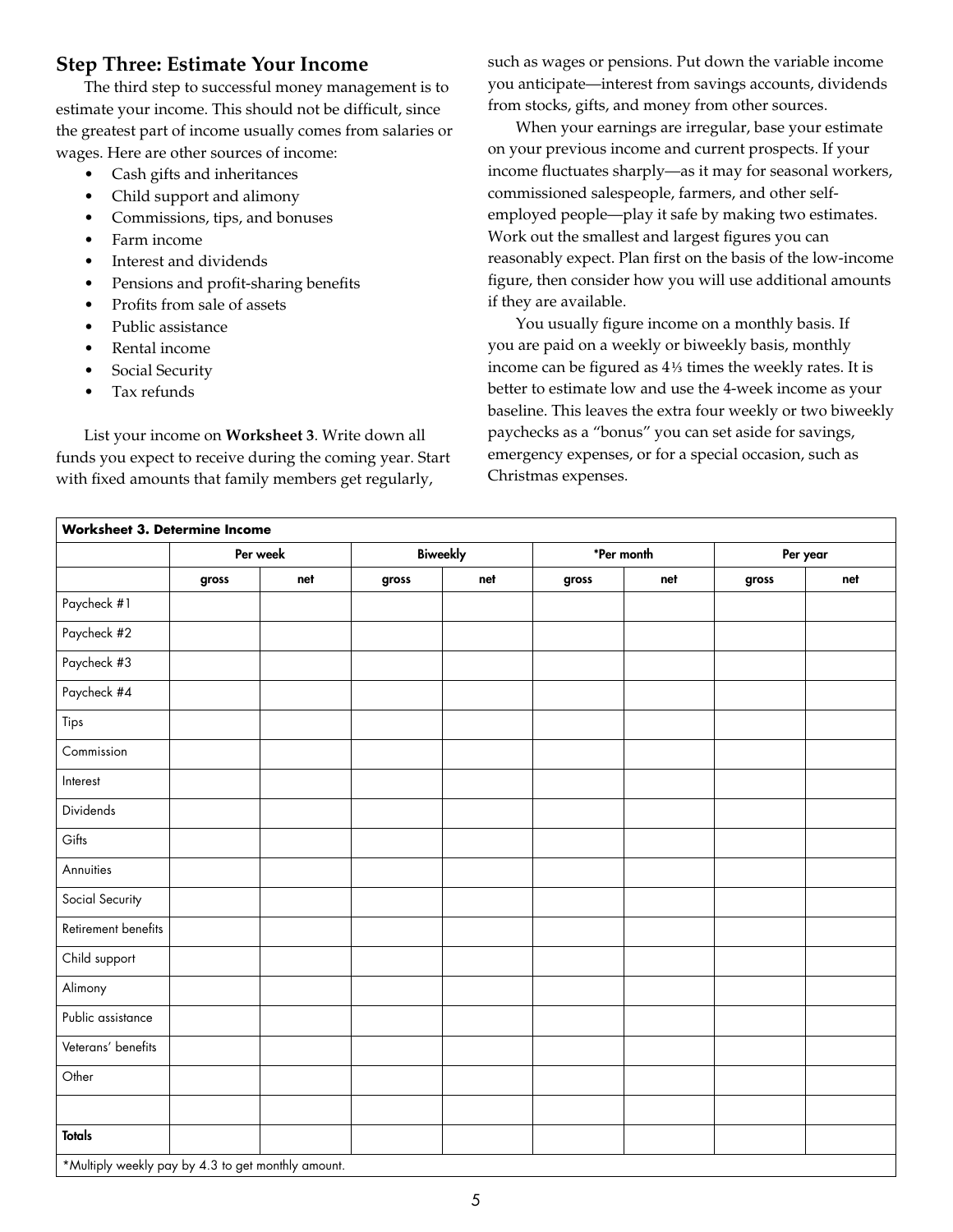#### **Step Four: Balance Your Income and Expenses**

Once you have a clear picture of your expenses and income, you can begin to allocate your money. This involves comparing income and expenses (on a monthly and yearly basis) and reaching a balance that is realistic and workable.

If your income is irregular, you must take extra care when you allocate. You will want to set aside enough extra in the months when you have higher income to cover the months when your income is reduced.

When the budget for the year is not in balance, then there is trouble. You have three options:

One is to use savings or borrow money to meet the total budget deficit for the year. This may keep you from reaching your goals.

Another option is to reduce expenses, or perhaps even cut some out of the budget. This may require sacrifice, determination and the discipline to stick to your decisions.

A third choice is to increase your income by taking a second job, finding another job that pays more, or adding another earner to the family. This is probably the most difficult option, since it probably will mean a great change in lifestyle. Also, finding another job may be difficult or even impossible.

#### **Step Five: Develop a Spending Plan**

Now that you have established a balance between estimated income and expenses, the next step is to develop a spending plan. A spending plan may cover any convenient budget period. But most plans are for 12 months and go along with the calendar year.

Using a record-keeping book, such as MSU Extension Form 126 *Family Expense Record Book*, plan your spending by deciding category by category how much to spend. Use the information you recorded in **Worksheet 2** to help you decide whether to continue your present pattern of spending or to make changes. If you are satisfied with what your dollars have given your family in the past, allow similar amounts in your estimates of future expenses.

If you are not satisfied with what you got for your money last year or last month, look critically at your spending. Until you study your records, you may be unaware of overspending and poor buying habits.

Be realistic in revising your allowances for expenses, however. **Table 1** can suggest overall guidelines for spending. These guidelines, along with your record of expenses, can help you decide if the revisions are realistic and workable.

| Table 1. Selected guidelines for spending                   |            |  |  |  |  |
|-------------------------------------------------------------|------------|--|--|--|--|
| ltem                                                        | Percentage |  |  |  |  |
| Housing (include utilities and supplies)                    | $33 - 35$  |  |  |  |  |
| Food                                                        | $18 - 25$  |  |  |  |  |
| Transportation (gasoline-oil/public transportation)         | $7 - 9$    |  |  |  |  |
| Clothing                                                    | $6 - 12$   |  |  |  |  |
| Medical (including dental, prescriptions, health insurance) | $6 - 8$    |  |  |  |  |
| Automobile insurance                                        | $2 - 3$    |  |  |  |  |
| Life insurance                                              | $2 - 5$    |  |  |  |  |
| Education advancement                                       | $1 - 2$    |  |  |  |  |
| Credit obligations (include automobile payment)             | $12 - 15$  |  |  |  |  |
| Savings                                                     | $2 - 10$   |  |  |  |  |
| Recreation/entertainment                                    | $2 - 6$    |  |  |  |  |
| Church/charities                                            | $2 - 6$    |  |  |  |  |

Be sure to relate your financial goals listed on **Worksheet 1** to your future expenditures. Check to see that future spending plans include items you and your family have determined to be important to you.

Write down how much you plan to spend in each category for the budget period, then try to stick to your plan. As you make purchases, write down how much you spent in the appropriate categories. At the end of the budget period, total each category. Compare what you spent with what you planned to spend. If your spending was quite different from your plan, find out why so you can improve the next plan.

If your plan did not provide for your family's needs, revise it. If the plan suited your needs but you had trouble sticking to it, use stricter self-discipline and better management next time.

A spending plan is something you keep working and reworking until it suits your family and satisfies individual members. Do not expect to have a perfect spending plan the first time you set up one. But with each succeeding budget, you can expect improvement.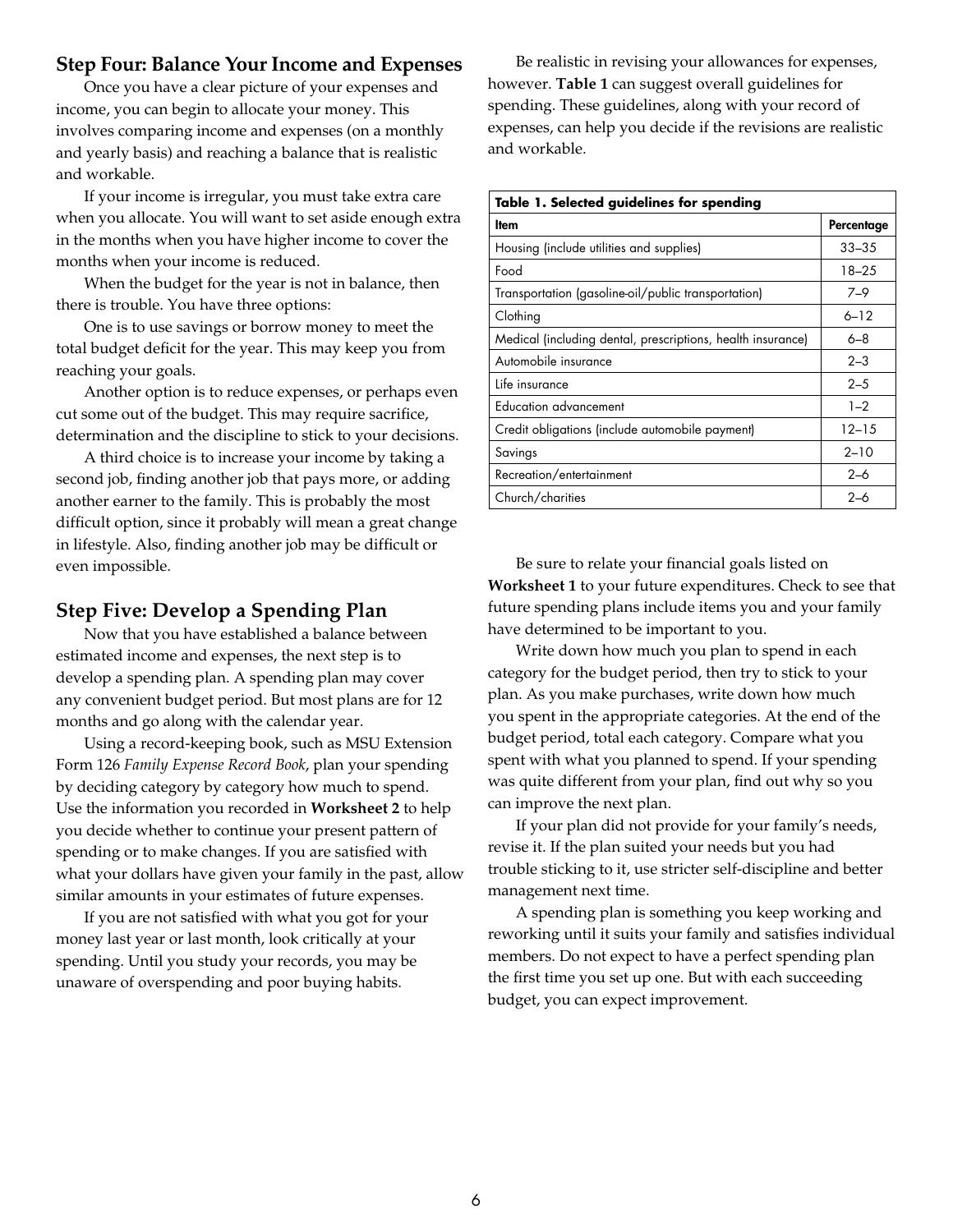# **Step Six: Adjust Your Plan to Changes**

Although you may be satisfied with your present plan, you need to change it from time to time. As circumstances change, you need to adjust your spending plan according to your new goals, needs, and resources.

By thinking through your expenses, setting goals, and keeping records, you are in a better position to make revisions that reflect what is important to you and your family.

There is no magic plan that guarantees financial security. And, because families have different goals, there is no single "right" way to plan. However, what you have in the future depends on what you do with your money today.

### **For More Information**

Maddux, Esther M. and Kuzinak, Ann. *How to Make Your Money Go Further*, Circular 759-1, University of Georgia Cooperative Extension Service, 1984.

Stephenson, Mary J. *Competent Financial Planning: Spending Plans*, Bulletin 311, University of Maryland Cooperative Extension Service, 1986.